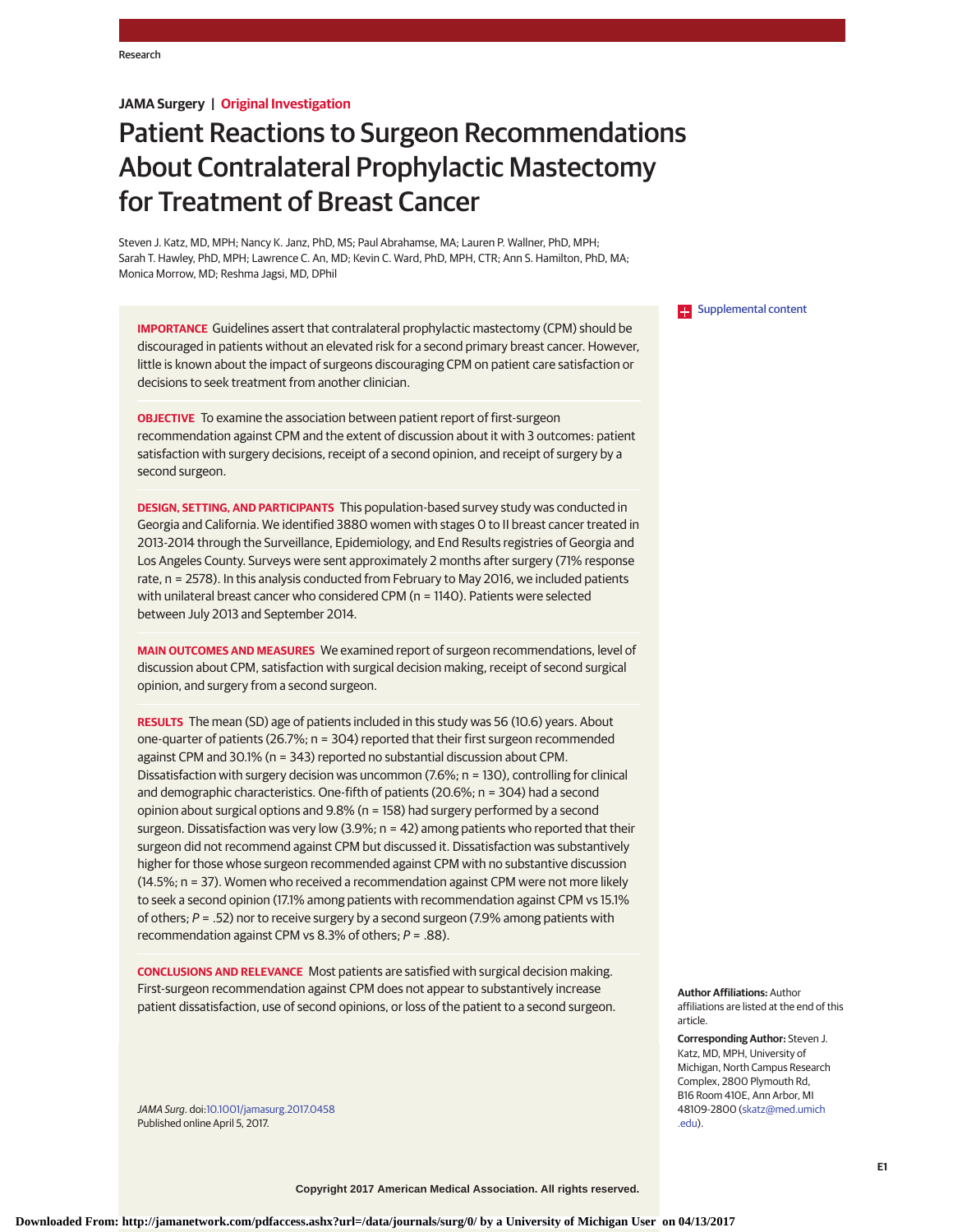Research Original Investigation **Patient Reactions to Contralateral Prophylactic Mastectomy Recommendations Patient Reactions to Contralateral Prophylactic Mastectomy Recommendations** 

ates of contralateral prophylactic mastectomy (CPM) in US women with unilateral breast cancer have increased, largely because of patients' desire for the procedure.<sup>1</sup> More patients consider CPM today because of greater awareness of the treatment option and psychological factors that motivate their preferences for the most extensive surgical treatment.<sup>2</sup> Current clinical guidelines suggest that CPM should be discouraged in patients who do not have elevated risk for a second primary breast cancer based on family history and results of genetic testing.<sup>3,4</sup> However, most women who undergo CPM after a diagnosis of breast cancer have an average risk for developing a second breast primary, and rates of contralateral breast cancer have been decreasing steadily owing to the increased use of adjuvant systemic therapy for early-stage disease.<sup>5,6</sup> The complex interaction between patient desires for themost extensive treatment and the surgeon's role in minimizing surgical morbidity is poorly understood. In particular, little is known regarding the impact of a surgeon discouraging CPM and patient satisfaction with care or the decision to seek treatment with another surgeon. To address this knowledge gap, we examined patient reactions to recommendations regarding surgery optionsmade by their first surgical consultant following a diagnosis of breast cancer by considering 3 outcomes: patient satisfaction with the surgery decision, receipt of a second surgical opinion, and whether a second surgeon performed the definitive surgery. We also examined the extent to which CPM was discussed and its association with patient appraisal of surgery decision making. We hypothesized that patient report of a first-surgeon recommendation against CPM may result in less-satisfied patients, more second opinions, and greater likelihood of receipt of surgery from a second surgeon.

# Methods

### Study Sample and Data Collection

After institutional review board approval from the University of Michigan, Emory University, and the University of Southern California, we selected women aged 20 to 79 years and diagnosed as having stages 0 to II breast cancer who were reported to the Surveillance, Epidemiology, and End Results (SEER) registries of Georgia and Los Angeles County. We received a waiver of written informed consent, as participation in the survey study (after receiving detailed information about the study, benefits and risks, and their rights as a participant) was considered adequate informed consent. Eligible patients were identified via initial surgical pathology reports from a list of definitive procedures (performed with intent of removing the entire tumor with clear margins). Patients were selected approximately 2months after surgery and surveys weremailed on a monthly basis shortly after (mean [SD] diagnosis survey completion, 6 [2.8] months). To select participants with earlystage breast cancer, patients with stage III or IV disease, tumors greater than 5 cm, or 3 or more involved lymph nodes were excluded. Black, Asian, and Hispanic women were oversampled in Los Angeles using an approach we previously described.<sup>7</sup> Patients were selected between July 2013 and Sep-

### **Key Points**

**Question** What is the response of patients to their first surgeon's recommendations against contralateral prophylactic mastectomy (CPM) with regard to decision satisfaction, receipt of a second opinion, or receipt of surgery from a second surgeon?

**Findings** In this population-based survey, one-quarter of patients reported that their surgeon recommended against CPM and one-third noted no substantial discussion about it. Women who received a recommendation against CPM were less satisfied with the surgery decision, but not more likely to seek a second opinion or to receive surgery by a second surgeon.

**Meaning** First-surgeon recommendation against CPM does not appear to substantively increase patient dissatisfaction, use of second opinions, or loss of the patient to a second surgeon.

tember 2014, with data analysis condicyed from February to May 2016. To encourage response, we provided a \$20 cash incentive and used a modified Dillman method for patient recruitment,<sup>8</sup> including reminders to nonrespondents. All materials were sent in English. We also included Spanishtranslated materials to all women with surnames suggesting Hispanic ethnicity.<sup>7</sup> Responses to the survey were merged with clinical data from SEER.

We selected 3880 women diagnosed as having earlystage breast cancer in 2013-2014 based on rapid reporting systems from the SEER registries; among them, 249 were later deemed ineligible owing to having a prior breast cancer diagnosis or stage III-IV disease; residing outside the SEER registry area; or being deceased, too ill/incompetent, or unable to complete a survey in Spanish or English. Of 3631 eligible women remaining, 1053 did not return a survey or refused to participate. Of 2578 patients who responded (71%), 110 patients with bilateral disease were excluded. Additionally, we excluded 1328 patients who reported no consideration of CPM, leaving 1140 (mean [SD] age, 56 [10.6] years; 46.2% of those with unilateral disease) for the analytic sample (eFigure in the [Supplement\)](http://jama.jamanetwork.com/article.aspx?doi=10.1001/jamasurg.2017.0458&utm_campaign=articlePDF%26utm_medium=articlePDFlink%26utm_source=articlePDF%26utm_content=jamasurg.2017.0458).

#### Questionnaire Design and Content

Questionnaire content was developed based on a conceptual framework, <sup>9-12</sup> research questions, and hypotheses. We developed measures drawing from the literature and our prior research. We used standard techniques to assess content validity, including systematic review by design experts, cognitive pretesting with patients, and pilot studies in selected internet and clinic populations.

#### Measures

There were 3 primary dependent variables in this study. Dissatisfaction with the surgery decision was constructed from the Patient Satisfaction With the Surgery Decision Scale validated in prior studies (continuous measure range from 1 to 5 calculated by averaging a 5-item scale; Likert response categories 1 to 5 from not at all to very satisfied).<sup>13,14</sup> This was created as a binary outcome (satisfied/dissatisfied) as this had more clinically meaningful interpretation. A cutoff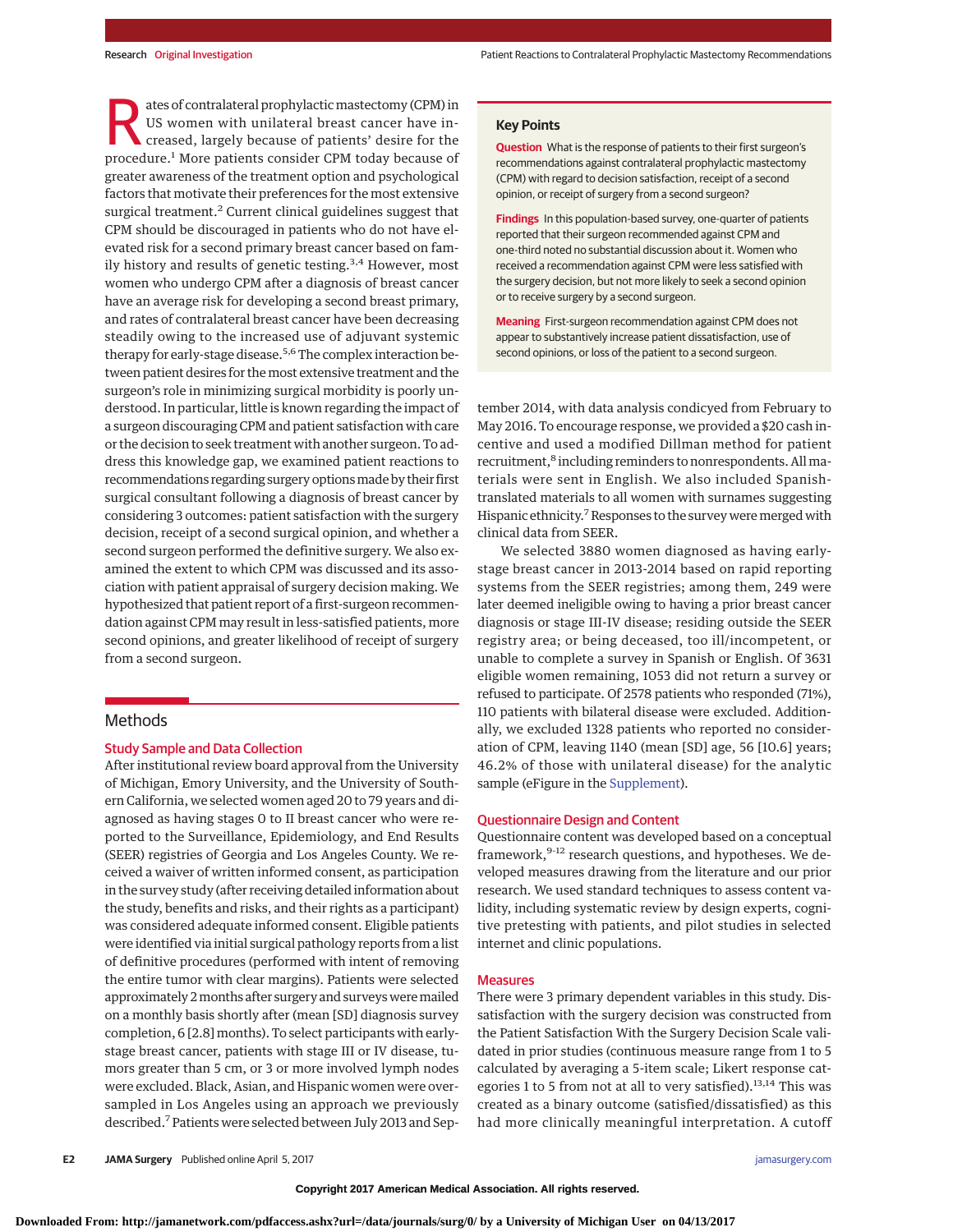below 3 indicated dissatisfaction. We performed sensitivity analyses evaluating a continuous variable and varying the cutoff for the binary specification. The 2 other dependent variables were whether the patient reported receiving a second opinion about the surgery decision (yes/no) and whether they had their breast cancer surgery by a second surgeon (yes/no).

There were 2 primary independent variables. Patient report of first-surgeon recommendation about CPM was ascertained by asking patients, "How strongly did the first surgeon you consulted recommend having a mastectomy on both breasts?" The 5 response categories were strongly/weakly recommended for CPM, left up to the patient, or strongly/ weakly recommended against CPM. We created a binary variable a priori that indicated that the surgeon recommended against CPM vs recommended CPM or it was left up to the patient. A level of discussion about CPM during treatment deliberation wasmeasured using a 5-item assessment of whether surgeons discussed the specific benefits and risks of CPM with regard to (1) survival, (2) recurrence of treated cancer, (3) occurrence of new contralateral cancer, (4) cosmetic outcomes, and (5) recovery from surgery. This was also categorized as a binary outcome for clinical interpretability.We considered that CPM was not substantively discussed if patients reported that it was not discussed for any of the 5 items. Sensitivity analyses specified a priori were performed using an ordinal approach (no tradeoffs discussed, 3 discussed, or all discussed). Additional covariates included age, marital status, education, insurance, race/ethnicity, and an indicator of elevated risk for second primary breast cancer vs average risk (based on a detailed assessment of family cancer history and genetic testing results) all derived from the patient survey. We also included geographic site and stage derived from SEER clinical information.

#### Statistical Analysis

First, we examined the characteristics of the total population followed by the distribution of key outcomes and covariates for women who reported any consideration of CPM. We then conducted logistic regression to examine the association between the binary variable of first surgeon recommended against CPM and sociodemographic factors (marital status, age, education, race/ethnicity, and paid work at time of diagnosis), risk for second primary, and geographic site. Finally, we calculated adjusted proportions of the 3 outcome variables by surgeon recommendation and the CPM discussion variable by creating separate logistic regression models for each of the outcomes and generating the marginal probabilities, averaging across the independent variables. All statistical analyses incorporate weights to account for differential probabilities of sample selection and survey nonresponse and to assure that the distributions of our sample resemble those of the target population.<sup>15</sup>

Multiple imputations of missing data<sup>16</sup> were used in all multivariable models to reduce potential for bias due to missing data and improve efficiency by taking full advantage of our data. Estimates and their variances from the multiple imputation results were combined according to the Rubin method.<sup>17</sup>

Sensitivity analyses included respecifying the binary decision dissatisfaction variable as a continuous variable, testing different cutoffs, and limiting models to nonmissing data.

## Results

The Table shows the characteristics and outcomes for the study sample. More than half of the patients (56.1%) were younger than age 60 years, 25.3% completed high school or less, and 44.1% were nonwhite. More than half (57.5%) of the study sample considered CPM strongly or very strongly (vs weakly or moderately). Ultimately, 40.5% underwent breastconserving therapy, 22% unilateral mastectomy (41.4% of whom underwent breast reconstruction), and 38.2% CPM (76.7% of whom underwent breast reconstruction).

About one-quarter (26.7%) of the total study patients reported that their first surgeon recommended against CPM and 32.3% reported no substantial discussion about CPM. Dissatisfaction with the surgery decision was uncommon (7.6%). One-fifth of patients (20.6%) had a second opinion about surgical options and 9.8% had surgery performed by a second surgeon. Dissatisfaction with the surgery decision was higher for women who reported that their surgeon recommended against CPM (12.8% vs 6.5%;*P* < .01) or for whom CPM was not discussed (13.5% vs 6.0%; *P* < .01). Dissatisfaction was also higher among women who were of nonwhite race, at higher risk for developing a second primary cancer, had a higher-stage cancer, or who resided in Los Angeles County. Second opinions were more common among patients who were younger, more educated, did not have Medicare, and who worked for pay. Receipt of surgery by a second surgeon was more common among patients who worked for pay or who resided in Los Angeles County.

First-surgeon recommendation against CPM was highly associated with low rates of receipt of CPM (6.1% vs 57.5% of those with no recommendation against CPM; *P* < .01). Figure 1 shows correlates of recommendations against CPM. Recommendation against CPM was only associated with geographic site: surgeons in Los Angeles County were more likely to recommend against CPM. There was no significant association with marital status, age, education, insurance, race/ethnicity, working for pay at time of diagnosis, or risk for recurrence.

Figure 2 shows the adjusted proportion of patients dissatisfied with the surgery decision by surgeon recommendation and extent of discussion about CPM controlling for other factors. Dissatisfaction was very low (3.9%) among patients who reported that their surgeon did not recommend against CPM but discussed it. Dissatisfaction with the surgery decision was somewhat higher for women whose surgeon did not recommend against CPM but did not substantively discuss it (7.7%; n = 267) or recommended against with discussion (7.6%; n = 244). Dissatisfaction was highest for those whose surgeon recommended against CPM with no substantive discussion (14.5%;  $n = 188$ ), but this group represented only about 13% of patients in the sample. Dissatisfaction differed significantly across the 4 groups (*P* < .01).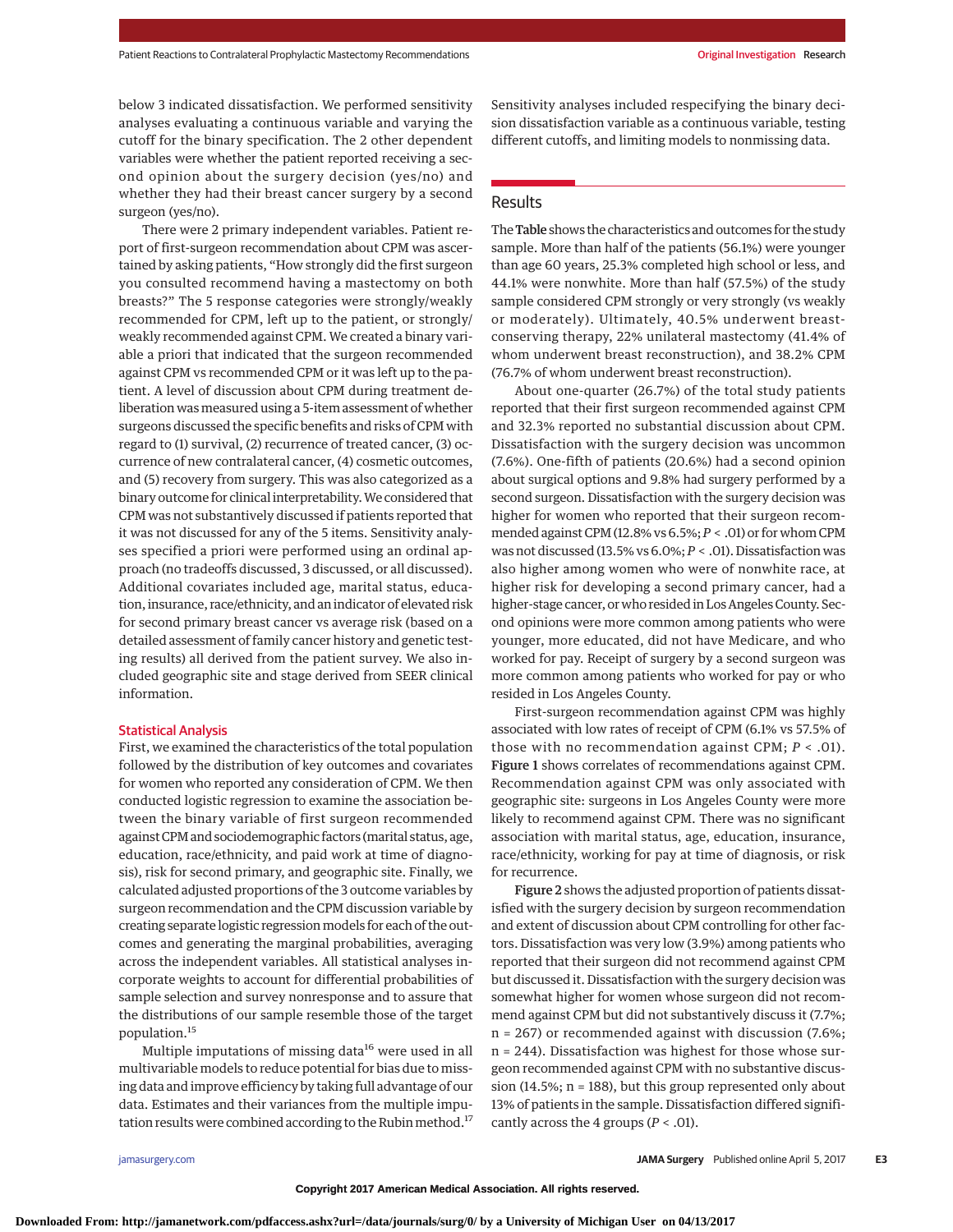| Table. Sample Characteristics      |             |  |
|------------------------------------|-------------|--|
| Characteristic                     | No. (%)     |  |
| Surgeon recommendation             |             |  |
| Not against CPM                    | 767 (67.3)  |  |
| <b>Against CPM</b>                 | 304 (26.7)  |  |
| Missing                            | 69(6.0)     |  |
| Discussion of CPM                  |             |  |
| <b>Discussed</b>                   | 720 (63.1)  |  |
| Not discussed                      | 343 (30.1)  |  |
| Missing                            | 77(6.8)     |  |
| Age group, y                       |             |  |
| 50                                 | 264 (23.1)  |  |
| $50 - 59$                          | 374 (32.8)  |  |
| 60-69                              | 326 (28.6)  |  |
| $\geq 70$                          | 174 (15.3)  |  |
| Missing                            | 2(0.2)      |  |
| Education                          |             |  |
| ≤High school                       | 288 (25.3)  |  |
| Some college/technical school      | 360 (31.6)  |  |
| College graduate                   | 477 (41.8)  |  |
| Missing                            | 15(1.3)     |  |
| Insurance                          |             |  |
| Private                            | 700 (61.4)  |  |
| Medicaid                           | 152 (13.3)  |  |
| Medicare                           | 239 (21.0)  |  |
| None                               | 8(0.7)      |  |
| Missing                            | 41(3.6)     |  |
| Race/ethnicity                     |             |  |
| White                              | 613 (53.7)  |  |
| <b>Black</b>                       | 182 (16.0)  |  |
| Hispanic                           | 210 (18.4)  |  |
| Asian                              | 92(8.1)     |  |
| Missing                            | 43 (3.8)    |  |
| <b>Marital status</b>              |             |  |
| Not married                        | 396 (34.7)  |  |
| Married/partner                    | 728 (63.9)  |  |
| Missing                            | 16(1.4)     |  |
| Employment status before diagnosis |             |  |
| Not working for pay                | 255 (22.4)  |  |
| Working for pay                    | 748 (65.6)  |  |
| Missing                            | 137 (12.0)  |  |
| Risk for recurrence                |             |  |
| Not high risk                      | 455 (39.9)  |  |
| High risk                          | 685 (60.1)  |  |
| Cancer stage                       |             |  |
| 0                                  | 184 (16.1)  |  |
| I                                  | 630 (55.3)  |  |
| Ш                                  | 326 (28.6)  |  |
| <b>Consideration of CPM</b>        |             |  |
| Weak/moderate                      | 462 (40.5)  |  |
| Strong/very strong                 | 625 (54.9)  |  |
| Missing                            | 53 (4.6)    |  |
|                                    | (continued) |  |

Research Original Investigation **Patient Reactions to Contralateral Prophylactic Mastectomy Recommendations Patient Reactions to Contralateral Prophylactic Mastectomy Recommendations** 

| Characteristic            | No. (%)    |
|---------------------------|------------|
| Site                      |            |
| Georgia                   | 642 (56.3) |
| Los Angeles County        | 498 (43.7) |
| Ultimate treatment        |            |
| Breast-conserving surgery | 447 (39.2) |
| Unilateral mastectomy     | 251 (22.0) |
| Bilateral mastectomy      | 435 (38.2) |
| Missing                   | 7(0.6)     |

Figure 3 shows the proportion of patients who sought a second opinion or received surgery by a second surgeon by firstsurgeon CPM recommendation categories adjusted for other factors.Women who received a recommendation against CPM were not more likely to seek a second opinion (17.1% among patients with recommendation against CPM vs 15.0% of others; *P* = .52) nor to receive surgery by a second surgeon (7.9% in both recommendation groups; *P* = .88).

Hosmer-Lemeshow tests did not indicate significant lack of fit; the  $\chi^2$  statistics from these tests ranged from 3.4 to 9.9 across models and imputations (range, *P* = .27 to .90). Alternative specifications of the decision satisfaction measure looking at different cutoffs or treating it as a continuous variable showed no significant differences in model results. No significant interactions were found between any of the independent variables.

# **Discussion**

In this large diverse population-based sample of patients newly diagnosed as having breast cancer, about half with unilateral disease considered CPM. Among these patients, about onequarter reported that their first surgeon recommended against CPM, and one-third reported that CPM was not substantively discussed with their surgeon(s). There were no significant differences in the likelihood of CPM recommendation by sociodemographic factors except for geographic location. Geographic variation in surgeon recommendation may suggest differences in practice network factors with regard to how surgeons approach communication about CPM. Both surgeon recommendation against CPM and lack of a substantive discussion were associated with patient dissatisfaction with the surgery decision. The additive effect was modest: nearly 15% of patients were dissatisfied with the surgery decision process when a first surgeon recommended against CPM but there was no substantive discussion about it (vs 4% in patients who did not receive a recommendation against CPM but had a discussion about it). However, only about 15% of patients reported this circumstance. Second opinions about surgery were not common (15.7%) and surgery performed by a second surgeon even less so (8.1%). First-surgeon recommendation against CPM was not associated with the frequency of second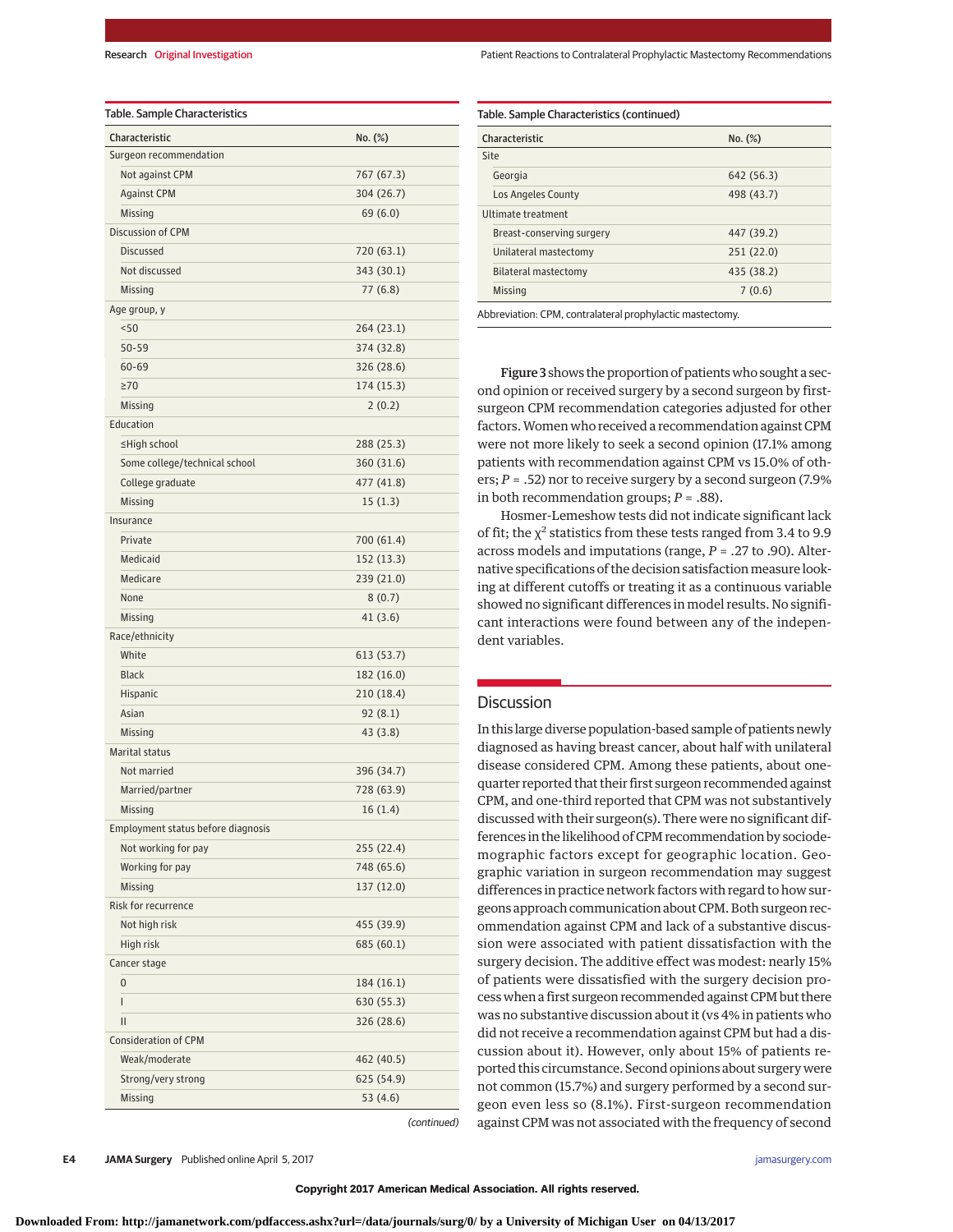#### Figure 1. Correlates of Surgeon Recommendation Against Contralateral Prophylactic Mastectomy

|                                    |                     | Did Not Recommend<br>Recommended         |
|------------------------------------|---------------------|------------------------------------------|
| Characteristic                     | Odds Ratio (95% CI) | <b>Against CPM</b><br><b>Against CPM</b> |
| Married/partner                    | $0.83(0.60-1.16)$   |                                          |
| Age (per 5 y)                      | $1.06(0.97-1.16)$   |                                          |
| Education (reference = HS or less) |                     |                                          |
| Some college                       | $1.1(0.7-1.73)$     |                                          |
| College graduate                   | $1.08(0.69-1.69)$   |                                          |
| Insurance (reference = private)    |                     |                                          |
| Medicaid                           | $1.21(0.68-2.14)$   |                                          |
| Medicare                           | $0.92(0.57 - 1.47)$ |                                          |
| None                               | 2.57 (0.48-13.85)   |                                          |
| Race/ethnicity (reference=white)   |                     |                                          |
| Black                              | $0.73(0.46-1.15)$   |                                          |
| Latina                             | $0.69(0.41-1.19)$   |                                          |
| Asian                              | $0.57(0.31-1.04)$   |                                          |
| Working at diagnosis               | $1.31(0.88-1.95)$   |                                          |
| High risk for recurrence           | $0.73(0.54-1.00)$   |                                          |
| Strong consideration for CPM       | $0.19(0.13-0.27)$   |                                          |
| $Site = LAC$                       | 1.94 (1.32-2.84)    |                                          |
|                                    |                     | 0.1<br>1                                 |
|                                    |                     | 10<br>Odds Ratio (95% CI)                |
|                                    |                     |                                          |

Odds ratios (95% CIs) from a logistic regression model using multiple imputation for missing data and weights for differing probabilities of sample selection and nonresponse. CPM indicates contralateral prophylactic mastectomy; HS, high school; and LAC, Los Angeles County.

Figure 2. Dissatisfaction With Surgical Decision by Surgeon Recommendation and Extent of Discussion About Contralateral Prophylactic Mastectomy



Predicted probabilities of surgical decision dissatisfaction. Rates are marginal predictions derived from a multivariable logistic model, averaging over marital status, education, insurance, race/ethnicity, employment, cancer stage, risk for recurrence, site, and consideration for contralateral prophylactic mastectomy. The error bars indicate 95% CIs.

a Weighted to account for oversampled groups in the design and nonresponse.

opinion or patient receipt of surgery by a second surgeon. Furthermore, therewere no substantive sociodemographic or clinical correlates of second opinions or receipt of surgery from a second surgeon.

To our knowledge, this is the first study that examined the nature of physician-patient discussions about CPM and patient reactions to surgeon recommendations regarding elective CPM. Published studies have documented the growth in receipt of CPM in the United States over the last decade, 6,18-21 and a few have addressed patient factors driving preferences

Figure 3. Receipt of Second Opinion or Surgery by Second Surgeon by Surgeon Recommendation



Predicted probabilities of second opinion and surgery by second surgeon. Rates are marginal predictions derived from a multivariable logistic model, averaging over marital status, education, insurance, race/ethnicity, employment, cancer stage, risk for recurrence, site, and consideration for contralateral prophylactic mastectomy (CPM). The error bars indicate 95% CIs.

<sup>a</sup> Weighted to account for oversampled groups in the design and nonresponse.

for more extensive surgery.<sup>2</sup> Other studies have examined surgeon perspectives but they have been limited by small samples, low response rates, or non-US practice settings.<sup>22,23</sup>

### Strengths and Limitations

Some aspects of our study methods merit comment. The study was a large population-based survey in a diverse sample with a high survey response rate.We used weights and multiple imputation techniques to reduce nonresponse bias. Patient report of treatment deliberation and experiences were ascertained shortly after surgery.We were conservative with regard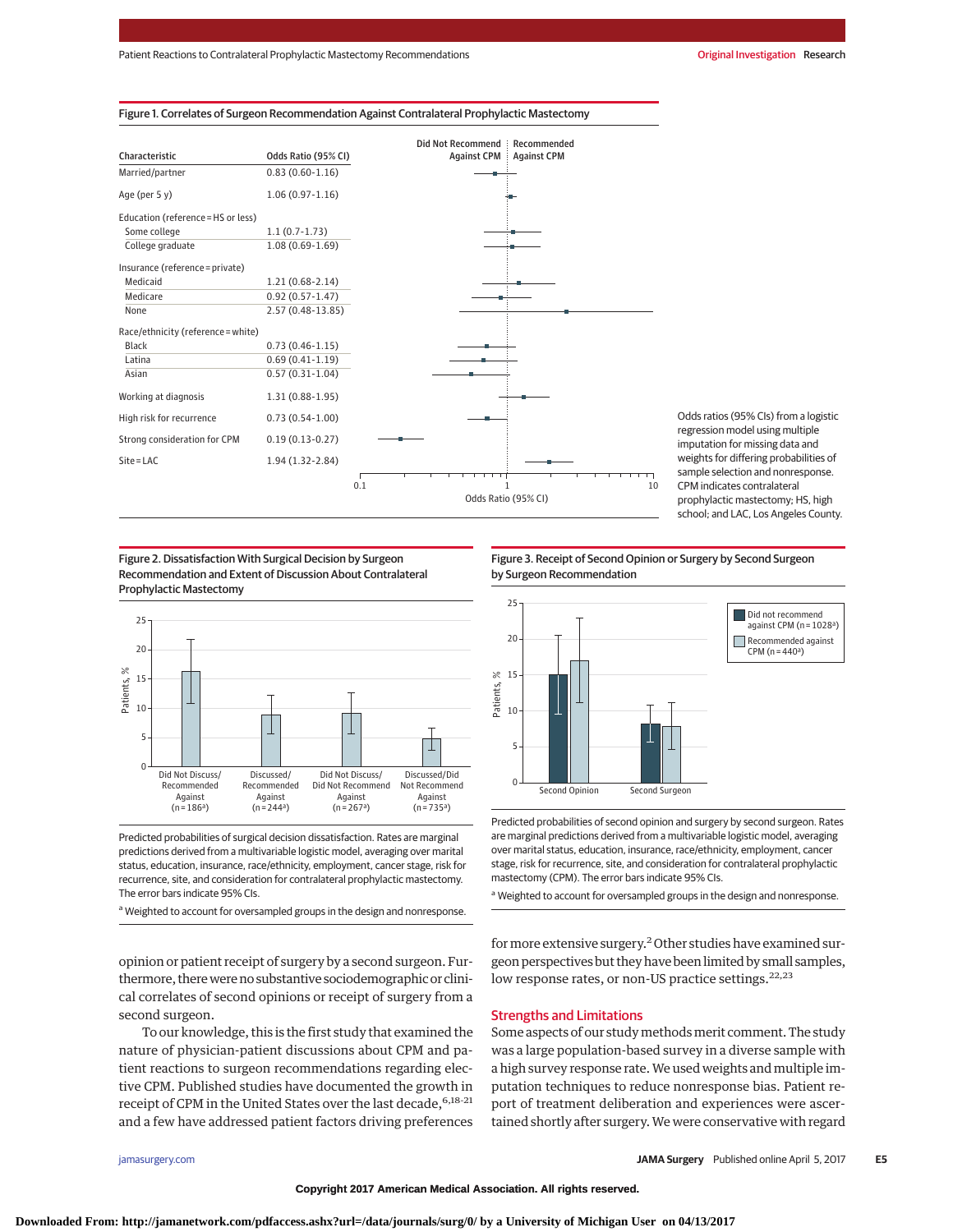to specification of the main measures. For example, patients had to indicate that none of the 5 CPM treatment tradeoffs were discussed to be characterized as not having a substantive discussion. Furthermore, we performed sensitivity analyses to assure that main findings based on a priori decisions were robust for different specifications of key variables and different approaches to analyses. However, there were some limitations. Surgeon communication was reported by patients and thus may differ from a report from their surgeon. The population-based survey was necessarily retrospective. In particular, we evaluated strength of consideration of CPM after treatment, which may have been influenced by deliberations and the surgical treatment ultimately performed. We had little information about potential barriers to discussion or care by second surgeons, which may have affected our findings. Finally, results are limited to 2 large regions of the United States.

# **Conclusions**

Surgeons face a growing need to address patient interest in CPM for treatment of breast cancer. Communicating with patients about CPM is difficult because patient preferences are moti-

#### ARTICLE INFORMATION

**Accepted for Publication:** January 25, 2017.

**Published Online:** April 5, 2017. doi[:10.1001/jamasurg.2017.0458](http://jama.jamanetwork.com/article.aspx?doi=10.1001/jamasurg.2017.0458&utm_campaign=articlePDF%26utm_medium=articlePDFlink%26utm_source=articlePDF%26utm_content=jamasurg.2017.0458)

**Author Affiliations:** Departments of Internal Medicine and Health Management and Policy, Schools of Medicine and Public Health, University of Michigan, Ann Arbor (Katz, Hawley); Department of Health Behavior and Education, School of Public Health, University of Michigan, Ann Arbor (Janz); Department of Internal Medicine, Division of General Medicine, University of Michigan, Ann Arbor (Abrahamse, Wallner, An); Veterans Administration Center for Clinical Management Research, Ann Arbor VA Health Care System, Ann Arbor, Michigan (Hawley); Department of Epidemiology, Rollins School of Public Health, Emory University, Atlanta, Georgia (Ward); Department of Preventive Medicine, Keck School of Medicine, University of Southern California, Los Angeles (Hamilton); Memorial Sloan-Kettering Cancer Center, New York, New York (Morrow); Department of Radiation Oncology, University of Michigan, Ann Arbor (Jagsi).

**Author Contributions:** Dr Katz had full access to all of the data in the study and takes responsibility for the integrity of the data and the accuracy of the data analysis.

Concept and design: Katz, Janz, Hawley, An, Morrow, Jagsi.

Acquisition, analysis, or interpretation of data: Katz, Janz, Abrahamse, Wallner, Hawley, An, Ward, Hamilton, Morrow, Jagsi.

Drafting of the manuscript: Katz, Abrahamse. Critical revision of the manuscript for important intellectual content: All authors. Statistical analysis: Abrahamse. Obtained funding: Katz, Hawley, Jagsi. Administrative, technical, or material support: Katz, Ward, Hamilton.

Supervision: Katz, Ward, Hamilton.

**Conflict of Interest Disclosures:** None reported.

**Funding/Support:** Research reported in this publication was supported by the National Cancer Institute (NCI) of the National Institutes of Health under award P01CA163233 to the University of Michigan. The collection of cancer incidence data used in this study was supported by the California Department of Public Health pursuant to California Health and Safety Code Section 103885; the Centers for Disease Control and Prevention's (CDC) National Program of Cancer Registries under cooperative agreement 5NU58DP003862-04/ DP003862; the NCI's Surveillance, Epidemiology, and End Results Program under contract HHSN261201000140C awarded to the Cancer Prevention Institute of California, contract HHSN261201000035C awarded to the University of Southern California, and contract HHSN261201000034C awarded to the Public Health Institute. The collection of cancer incidence data in Georgia was supported by contract HHSN261201300015I, Task Order HHSN26100006 from the NCI and cooperative agreement 5NU58DP003875-04-00 from the CDC.

**Role of the Funder/Sponsor:** The funders had no role in the design and conduct of the study; collection, management, analysis, and interpretation of the data; preparation, review, or approval of the manuscript; and decision to submit the manuscript for publication.

**Disclaimer:** The ideas and opinions expressed herein are those of the authors and endorsement by the State of California, Department of Public Health, the NCI, and the CDC or their contractors and subcontractors is not intended nor should be inferred.

**Additional Contributions:** We acknowledge the work of our project staff (Mackenzie Crawford, MPH, and Kiyana Perrino, MPH, from the Georgia Cancer Registry; Jennifer Zelaya, Pamela Lee, Maria Gaeta, Virginia Parker, BA, and Renee

vated by complex intuitive and affective reactions that may be difficult to elicit and address in a visit where a myriad of treatment options and potential outcomes need to be discussed. Under these circumstances, surgeons may not feel compelled to initiate a discussion of CPM or proactively make recommendations in women with no medical indication for the procedure in an effort to optimally facilitate patient participation in a complicated treatment decision process. Our findings are largely reassuring in that most patients are satisfied with surgical decision making and that first-surgeon recommendation against CPM does not appear to substantively increase patient dissatisfaction or increase use of second opinions or loss of the patient to a second surgeon. However, the proportion of patients reporting a recommendation against CPM by their first surgeonwasmodest. The consequences of a greater number of surgeons advising against CPM are unknown, especially in women who strongly desire the procedure. For patients who remain uncertain about the benefits of CPM, a second opinion may be an appropriate source of additional information. Research is needed to develop and evaluate both decision tools for patients and training opportunities for surgeons that can facilitate these very important clinical encounters concerning challenging treatment decision issues.

> Bickerstaff-Magee from the University of Southern California; and Rebecca Morrison, MPH, Rachel Tocco, MA, Alexandra Jeanpierre, MPH, Stefanie Goodell, BS, Rose Juhasz, PhD, Kent Griffith, MA, and Irina Bondarenko, MS, from the University of Michigan). They contributed to data collection and received no financial compensation outside of salaries. We acknowledge with gratitude our survey respondents.

#### **REFERENCES**

**1**. Albornoz CR, Matros E, Lee CN, et al. Bilateral mastectomy versus breast-conserving surgery for early-stage breast cancer: the role of breast reconstruction. [Plast Reconstr Surg](https://www.ncbi.nlm.nih.gov/pubmed/26017588). 2015;135(6): [1518-1526.](https://www.ncbi.nlm.nih.gov/pubmed/26017588)

**2**. Rosenberg SM, Sepucha K, Ruddy KJ, et al. Local therapy decision-making and contralateral prophylactic mastectomy in young women with early-stage breast cancer. [Ann Surg Oncol](https://www.ncbi.nlm.nih.gov/pubmed/25930247). 2015;22 [\(12\):3809-3815.](https://www.ncbi.nlm.nih.gov/pubmed/25930247)

**3**. National Comprehensive Cancer Network. NCCN Clinical Practice Guidelines in Oncology: Breast Cancer. [https://www.nccn.org/professionals](https://www.nccn.org/professionals/physician_gls/pdf/breast.pdf) [/physician\\_gls/pdf/breast.pdf.](https://www.nccn.org/professionals/physician_gls/pdf/breast.pdf) Accessed May 4, 2016.

**4**. Boughey JC, Attai DJ, Chen SL, et al. Contralateral Prophylactic Mastectomy (CPM) Consensus Statement from the American Society of Breast Surgeons: data on CPM outcomes and risks. Ann Surg Oncol[. 2016;23\(10\):3100-3105.](https://www.ncbi.nlm.nih.gov/pubmed/27469117)

**5**. Nichols HB, Berrington de González A, Lacey JV Jr, Rosenberg PS, Anderson WF. Declining incidence of contralateral breast cancer in the United States from 1975 to 2006. J Clin Oncol[. 2011;29\(12\):1564-](https://www.ncbi.nlm.nih.gov/pubmed/21402610) [1569.](https://www.ncbi.nlm.nih.gov/pubmed/21402610)

**6**. King TA, Sakr R, Patil S, et al. Clinical management factors contribute to the decision for contralateral prophylactic mastectomy. [J Clin Oncol](https://www.ncbi.nlm.nih.gov/pubmed/21464413). [2011;29\(16\):2158-2164.](https://www.ncbi.nlm.nih.gov/pubmed/21464413)